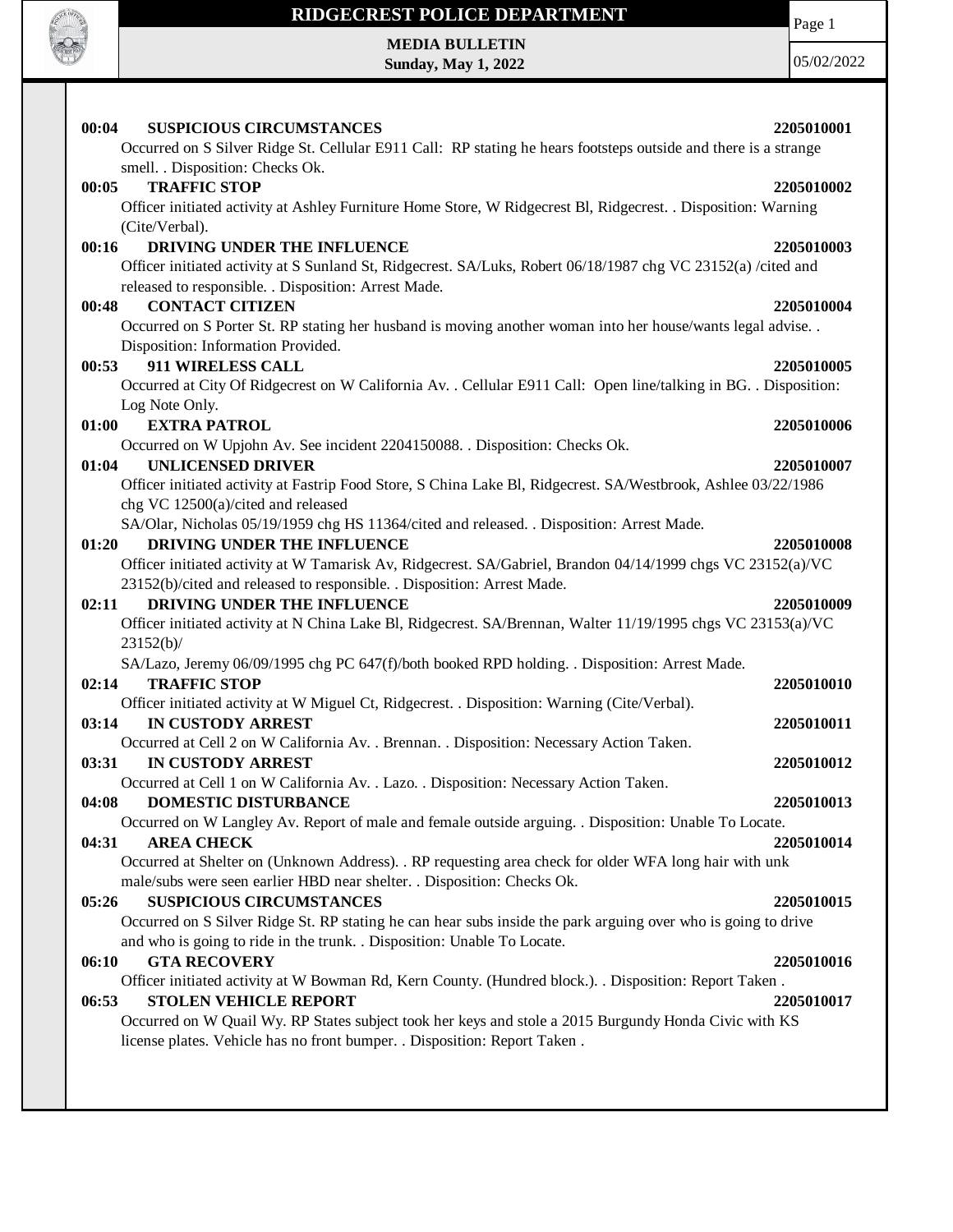

**MEDIA BULLETIN Sunday, May 1, 2022**

Page 2 05/02/2022

| 08:15 | <b>MEDICAL AID</b>                                                                                                                                                      | 2205010019 |
|-------|-------------------------------------------------------------------------------------------------------------------------------------------------------------------------|------------|
|       | Occurred on N Wayne St. ambulance request. . Disposition: Referred To Other Agency.                                                                                     |            |
| 08:22 | <b>CONTACT CITIZEN</b>                                                                                                                                                  | 2205010020 |
|       | Occurred on E Upjohn Av. RP States Subject woke her in the night and was threatening her. Had recently                                                                  |            |
|       | thrown shoes at her. RP is not at home address. Contact RP by phone. . Disposition: Information Provided.                                                               |            |
| 08:33 | <b>SUSPICIOUS PERSON</b>                                                                                                                                                | 2205010021 |
|       | Occurred on W Argus Av. RP States BMA is urinating. . Disposition: Gone On Arrival.                                                                                     |            |
| 08:50 | <b>CONTACT CITIZEN</b><br>Occurred at City Of Ridgecrest on W California Av. . Rp in lobby. Rp states she received a RO and she does                                    | 2205010022 |
|       | not understansd what it is saying. rp would like an officer to try to explain it to her. . Disposition: Information                                                     |            |
|       | Provided.                                                                                                                                                               |            |
| 08:51 | AUDIBLE ALARM/RP OTHER THAN ALARM CO                                                                                                                                    | 2205010023 |
|       | Occurred at Paul & Sons Automotive on W Ridgecrest Bl. . RP States she can hear and alarm at location. .                                                                |            |
|       | Disposition: Checks Ok.                                                                                                                                                 |            |
| 09:09 | <b>GTA RECOVERY</b>                                                                                                                                                     | 2205010024 |
|       | Officer initiated activity at Ridgecrest Regional Hospital, N China Lake Bl, Ridgecrest. . Disposition: Report                                                          |            |
|       | Taken.                                                                                                                                                                  |            |
| 09:11 | <b>MEDICAL AID</b>                                                                                                                                                      | 2205010025 |
|       | Occurred on W Upjohn Av. Ambulance request. . Disposition: Referred To Other Agency.                                                                                    |            |
| 09:15 | <b>FOUND PROPERTY</b>                                                                                                                                                   | 2205010026 |
|       | Occurred at Alta One Federal Credit Union on S China Lake Bl. . Found atm card in machine. . Disposition:                                                               |            |
|       | Report Taken.                                                                                                                                                           |            |
| 09:19 | <b>SUSPECT ARREST</b>                                                                                                                                                   | 2205010027 |
|       | Occurred at City Of Ridgecrest on W California Av. . RP States someone pulled a gun on him/threatened life                                                              |            |
|       | last night prompting him to ask his cousin for keys to car to leave location. He states he did not steal the car.                                                       |            |
|       | He is at an unknown location and would like a call back. . Disposition: Arrest Made.                                                                                    |            |
| 09:41 | <b>DECEASED PERSON</b><br>Occurred on N Kaitlin Ct. . Disposition: Report Taken .                                                                                       | 2205010028 |
| 10:37 | 911 HANG UP                                                                                                                                                             | 2205010029 |
|       | Occurred at City Of Ridgecrest on W California Av. . Hangup//on call back Male RP stated pocket dial                                                                    |            |
|       | Disposition: Log Note Only.                                                                                                                                             |            |
| 10:38 | <b>CONTACT CITIZEN</b>                                                                                                                                                  | 2205010030 |
|       | Occurred at City Of Ridgecrest on W California Av. . RP IN LOBBY. RP requesting to speak to officer to file                                                             |            |
|       | report. . Disposition: Information Received.                                                                                                                            |            |
| 12:35 | <b>ACO CALL</b>                                                                                                                                                         | 2205010031 |
|       | Occurred at Del Taco #179 on N Norma St. . RP States dog is in restaurant and it's not a service dog. The                                                               |            |
|       | owner of dog is refusing to leave and stating the dog is a service dog. . Disposition: Necessary Action Taken.                                                          |            |
| 12:46 | <b>SUSPICIOUS VEHICLE</b>                                                                                                                                               | 2205010032 |
|       | Occurred at Flyers on N China Lake Bl. . RP States a female left white Dodge Truck blocking gas pump and                                                                |            |
|       | door, truck is not running. . Disposition: Information Provided.                                                                                                        |            |
| 13:25 | <b>FOLLOW UP</b>                                                                                                                                                        | 2205010033 |
|       | Officer initiated activity at W Ridgecrest Bl/S Norma St, Ridgecrest. Tc measurements. . Disposition: Follow Up                                                         |            |
|       | Completed.                                                                                                                                                              |            |
| 13:30 | <b>SUSPICIOUS VEHICLE</b>                                                                                                                                               | 2205010034 |
|       | Occurred at Howard's Mini Mart on W Upjohn Av. . RP States suspicious vehicle with female with curly, brn<br>hair in it; red BMW 530i. . Disposition: Unable To Locate. |            |
|       |                                                                                                                                                                         |            |
|       |                                                                                                                                                                         |            |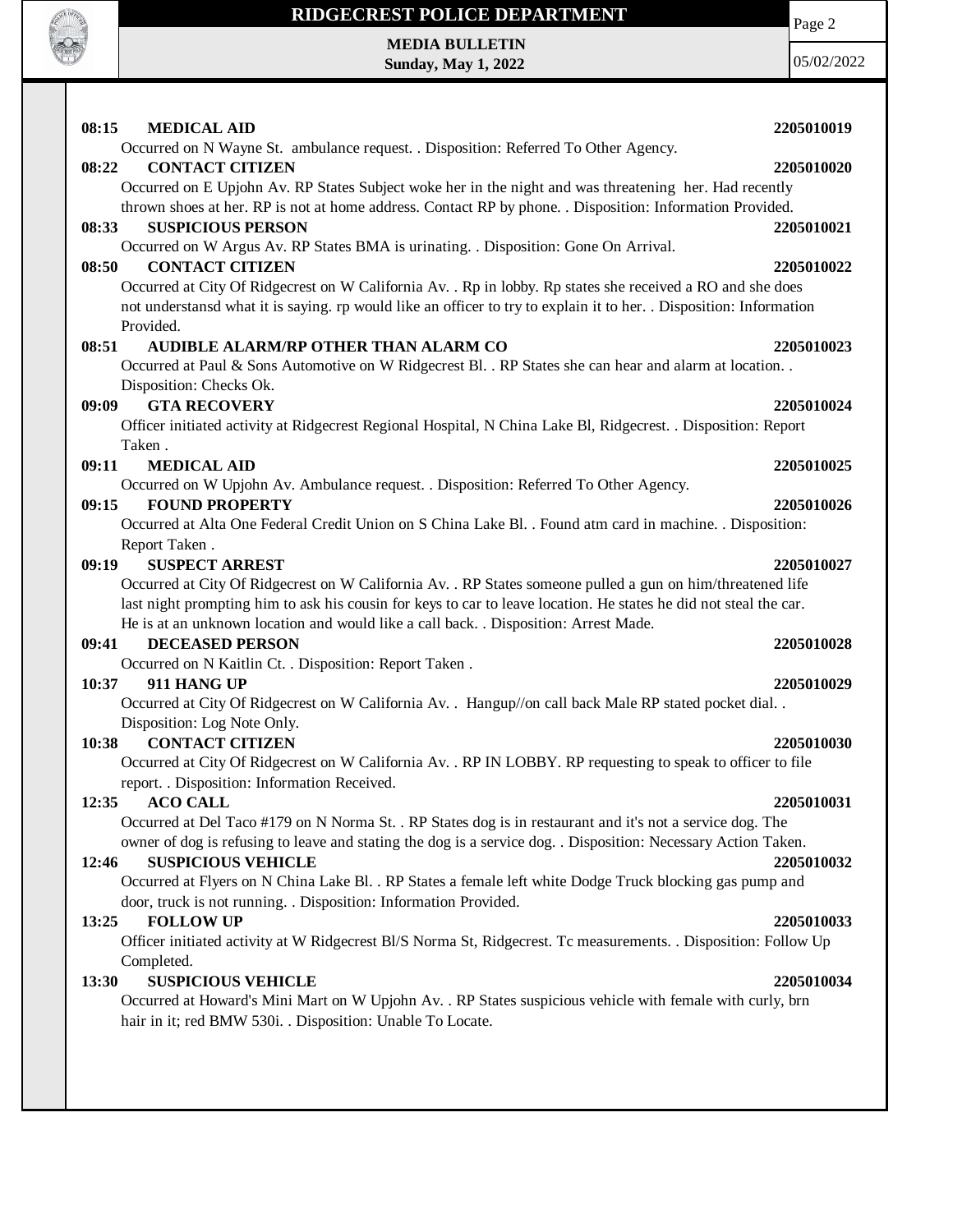

Page 3

**MEDIA BULLETIN Sunday, May 1, 2022**

| 05/02/2022 |
|------------|
|------------|

| <b>CONTACT CITIZEN</b><br>13:41                                                                                                                 | 2205010035 |
|-------------------------------------------------------------------------------------------------------------------------------------------------|------------|
| Occurred at City Of Ridgecrest on W California Av. . Rp out front of the lobby requesting to speak to an                                        |            |
| officer. . Disposition: Information Provided.                                                                                                   |            |
| PROPERTY DAMAGE ONLY TC<br>14:00                                                                                                                | 2205010036 |
| Occurred at Cube Storage on S China Lake Bl. . RP States minor car accident/other party wants police on scene                                   |            |
| for report. . Disposition: Necessary Action Taken.                                                                                              |            |
| <b>DISTURBANCE - MUSIC</b><br>14:09                                                                                                             | 2205010037 |
| Occurred on W Dolphin Av. RP States noise has become a nuisance. Music/bass too loud. . Disposition:                                            |            |
| Negative Contact.                                                                                                                               |            |
| 15:43<br><b>INFORMATION RECEIVED</b>                                                                                                            | 2205010038 |
| Occurred on W Moyer Av. Misc. Info. . Disposition: Information Received.                                                                        |            |
| 911 WIRELESS CALL<br>15:47                                                                                                                      | 2205010039 |
| Occurred at City Of Ridgecrest on W California Av. . silence//unable to call back. . Disposition: Log Note Only.<br>16:05<br><b>PANHANDLING</b> | 2205010040 |
| Occurred at W Ward Av/N Downs St. Male and female with children in van asking for money. . Disposition:                                         |            |
| Necessary Action Taken.                                                                                                                         |            |
| <b>SUSPICIOUS CIRCUMSTANCES</b><br>16:08                                                                                                        | 2205010041 |
| Occurred on N Sunland St. rp states there are people at his door with a package and does not know who it is                                     |            |
| Disposition: Gone On Arrival.                                                                                                                   |            |
| <b>WELFARE CHECK</b><br>16:08                                                                                                                   | 2205010042 |
| Occurred at Ridgecrest Senior Apartments on W Church Av. . RP States he hasn't heard from his wife in 3-4                                       |            |
| weeks. . Disposition: Checks Ok.                                                                                                                |            |
| 16:36<br><b>ACO CALL</b>                                                                                                                        | 2205010043 |
| Occurred on N Wayne St. RP States 4 tiny kittens were abandoned by her residence near a storage shed. She                                       |            |
| has contained them and fed them some milk. . Disposition: Information Received.                                                                 |            |
| <b>FOLLOW UP</b><br>16:38                                                                                                                       | 2205010044 |
| Officer initiated activity at N Wayne St, Ridgecrest. . Disposition: Negative Contact.                                                          |            |
| <b>SUSPICIOUS CIRCUMSTANCES</b><br>16:38                                                                                                        | 2205010045 |
| Occurred on N Sunland St. rp states subjs came back and are in the area. . Disposition: Checks Ok.                                              |            |
| <b>GTA RECOVERY</b><br>16:40                                                                                                                    | 2205010046 |
| Occurred at City Of Ridgecrest on W California Av. . Call rp//rp states he recovered one of his stolen                                          |            |
| motorcycles. . Disposition: Report Taken.<br>911 HANG UP<br>17:17                                                                               | 2205010047 |
| Occurred at City Of Ridgecrest on W California Av. . hang up//unable to call back. . Disposition: Log Note                                      |            |
| Only.                                                                                                                                           |            |
| 911 HANG UP<br>17:18                                                                                                                            | 2205010048 |
| Occurred at City Of Ridgecrest on W California Av. . hang up//unable to call back. . Disposition: Log Note                                      |            |
| Only.                                                                                                                                           |            |
| 17:19<br>911 WIRELESS CALL                                                                                                                      | 2205010049 |
| Occurred at City Of Ridgecrest on W California Av. . silence//unable to call back. . Disposition: Log Note Only.                                |            |
| <b>INFORMATION RECEIVED</b><br>17:27                                                                                                            | 2205010050 |
| Occurred on W Moyer Av. Misc info. . Disposition: Information Received.                                                                         |            |
| <b>CONTACT CITIZEN</b><br>17:33                                                                                                                 | 2205010051 |
| Occurred on W Atkins Av. RP STATES neighbor tampered with her mail . Mailbox is not locked. . Disposition:                                      |            |
| Information Provided.                                                                                                                           |            |
| DRIVING UNDER THE INFLUENCE<br>18:21                                                                                                            | 2205010052 |
| Occurred at S Jacks Ranch/W Inokern Rd. BOL for Gold tacome/LKL turning SB on jacks ranch from W                                                |            |
| Inyokern RD/was weaving shoulder to shoulder/varying speeds 30-70 MPH. . Disposition: Unable To Locate.                                         |            |
|                                                                                                                                                 |            |
|                                                                                                                                                 |            |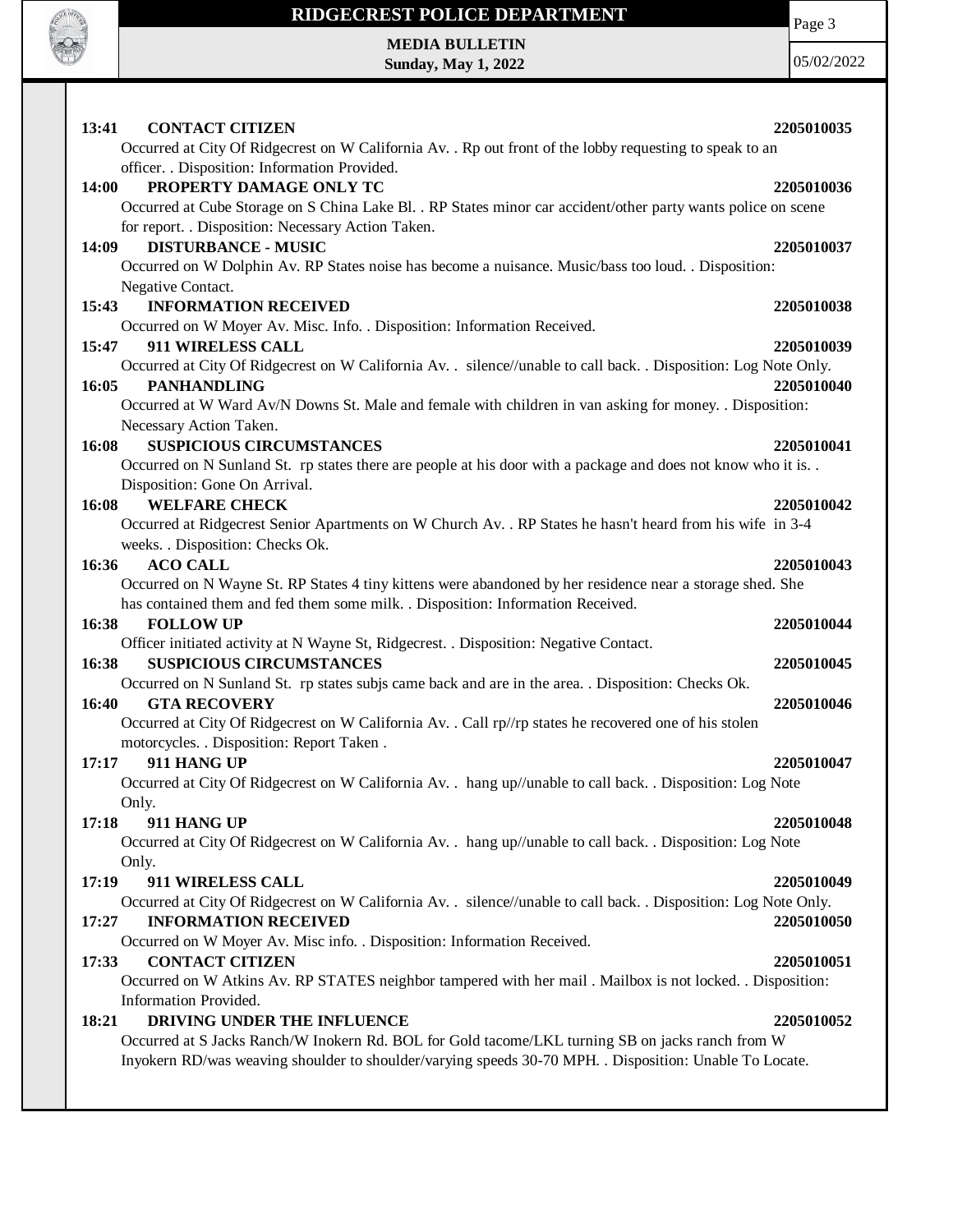

# **RIDGECREST POLICE DEPARTMENT MEDIA BULLETIN**

**Sunday, May 1, 2022**

Page 4

05/02/2022

| 18:26<br><b>SUSPICIOUS VEHICLE</b>                                                                                 | 2205010053 |
|--------------------------------------------------------------------------------------------------------------------|------------|
| Occurred at S Mary St/W Mavis Ct. Report of black honda occupied x2 parked in area. . Disposition: Checks<br>Ok.   |            |
| 18:51<br><b>SUICIDAL SUBJECT</b>                                                                                   | 2205010054 |
| Occurred on W Mariposa Av. Cellular E911 Call: RP not on scene stating her mother is actively cutting her          |            |
| arms/suicidal. . Disposition: Unfounded.                                                                           |            |
| 18:58<br><b>BURGLARY ALARM</b>                                                                                     | 2205010055 |
| Occurred on S Larkspur St. PATIO DOOR NO RP/OP UCJ. . Disposition: False Alarm.                                    |            |
| STOLEN VEHICLE IN PROGRESS/JUST OCC<br>19:03                                                                       | 2205010056 |
| Occurred at Flyers on N China Lake Bl. . RP stating ex wife parked vehicle at gas station and now it's gone. .     |            |
| Disposition: Unfounded.                                                                                            |            |
| <b>UNDER INFLUENCE HS</b><br>19:14                                                                                 | 2205010057 |
| Occurred at Mac's International on N Heritage Dr. . RP calling from Mac's stating WFA amer flag backpack was       |            |
| cauing disturbance /LS walking WB toward lugo's/NB toward del taco on side walk                                    |            |
| SA/Carranza, Melissa 01/14/1984 chg HS 11550/booked CRF. . Disposition: Arrest Made.                               |            |
| <b>CONTACT CITIZEN</b><br>19:17                                                                                    | 2205010058 |
| Occurred at City Of Ridgecrest on W California Av. . P16 re 22-1397. . Disposition: Information Received.          |            |
| <b>DOMESTIC DISTURBANCE</b><br>19:27                                                                               | 2205010059 |
| Occurred at A Night's Inn on N Balsam St. . Cellular E911 Call: RP stating ukn subjects are banging on his         |            |
| window                                                                                                             |            |
| DVIR Edward Smith and Brittany Jordan/dating/cohab/arguing over releationship issues. . Disposition:               |            |
| Domestic Violence Documentation.                                                                                   |            |
| 911 WIRELESS CALL<br>19:28                                                                                         | 2205010060 |
| Occurred at City Of Ridgecrest on W California Av. . Cellular E911 Call: Open line. . Disposition: Log Note        |            |
| Only.                                                                                                              |            |
| <b>ACO CALL</b><br>19:34                                                                                           | 2205010061 |
| Occurred at Walmart Supercenter on E Bowman Rd. . Report of dog in car windows cracked slightly. .                 |            |
| Disposition: Unable To Locate.                                                                                     |            |
| <b>MEDICAL AID</b><br>19:40                                                                                        | 2205010062 |
| Occurred on N Peg St. Cellular E911 Call: EMS request. . Disposition: Referred To Other Agency.<br>20:18           |            |
| <b>ACO CALL</b><br>Occurred on W Graaf Av. RP found german shep/can't keep. . Disposition: Animal Control Handled. | 2205010063 |
| 911 WIRELESS CALL<br>20:21                                                                                         | 2205010064 |
| Occurred at City Of Ridgecrest on W California Av. . Cellular E911 Call: Female stating accidental dial            |            |
| Disposition: Log Note Only.                                                                                        |            |
| <b>CONTACT CITIZEN</b><br>20:32                                                                                    | 2205010065 |
| Occurred at City Of Ridgecrest on W California Av. . 10-21 regarding stolen gas cans. . Disposition:               |            |
| Information Provided.                                                                                              |            |
| PRISONER TRANSPORT<br>21:00                                                                                        | 2205010066 |
| Occurred at City Of Ridgecrest on W California Av. Disposition: Log Note Only.                                     |            |
| <b>INJURY TC</b><br>21:06                                                                                          | 2205010067 |
| Occurred at W Las Flores Av/N Downs St. Cellular E911 Call: Motorcycle down. . Disposition: Report Taken.          |            |
| 911 WIRELESS CALL<br>21:41                                                                                         | 2205010068 |
| Occurred at City Of Ridgecrest on W California Av. . Cellular E911 Call: Hangup/VM on call back. .                 |            |
| Disposition: Necessary Action Taken.                                                                               |            |
| 911 WIRELESS CALL<br>21:47                                                                                         | 2205010069 |
| Occurred at City Of Ridgecrest on W California Av. . Cellular E911 Call: Hangup. . Disposition: Log Note Only.     |            |
|                                                                                                                    |            |
|                                                                                                                    |            |